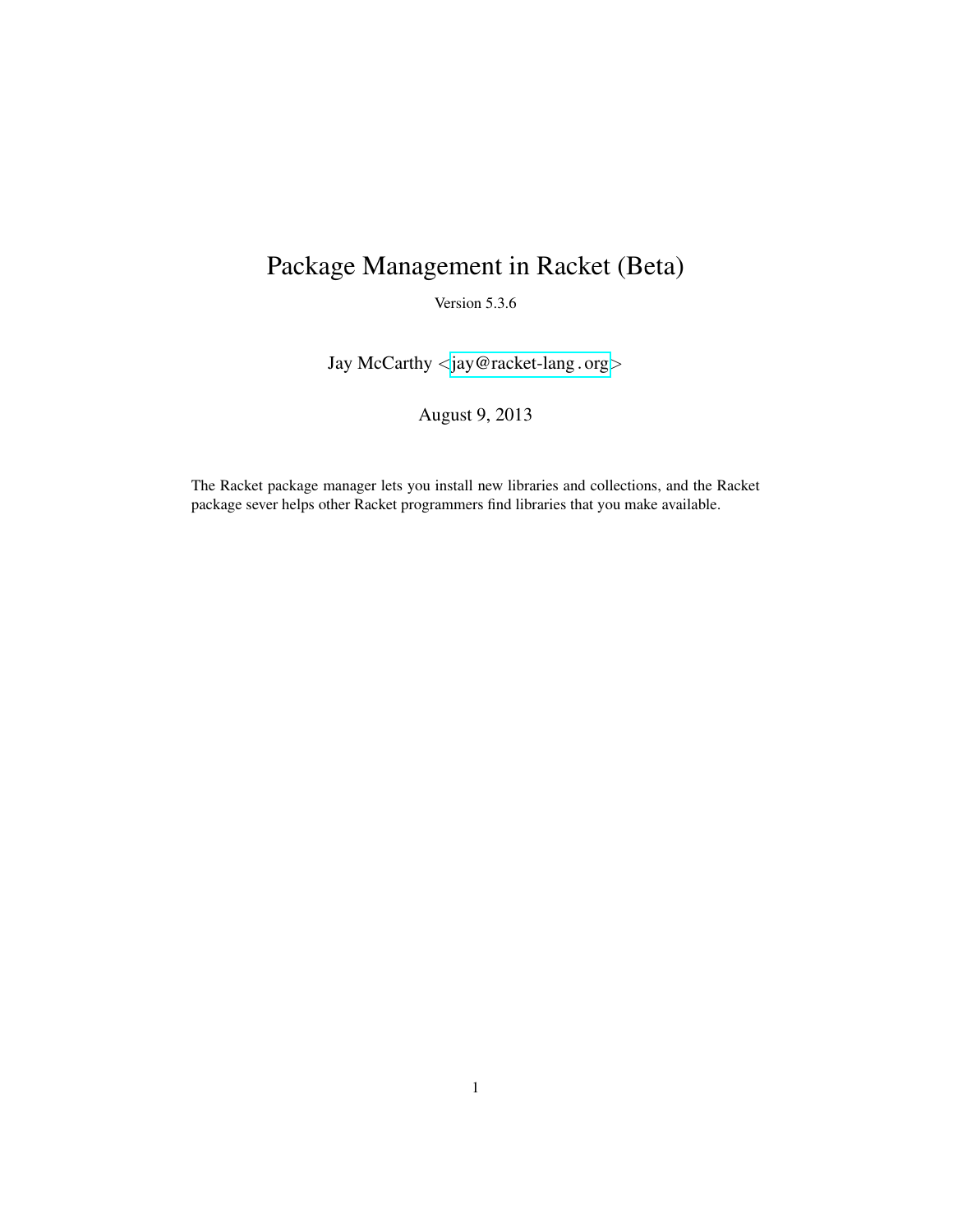## **Contents**

| $\mathbf{1}$ | <b>Package Concepts</b>                                                                                                                                                                                                                                                                                                                                                                                                                                                                                                     | 3                                      |
|--------------|-----------------------------------------------------------------------------------------------------------------------------------------------------------------------------------------------------------------------------------------------------------------------------------------------------------------------------------------------------------------------------------------------------------------------------------------------------------------------------------------------------------------------------|----------------------------------------|
| $\mathbf{2}$ | <b>Managing Packages</b><br>2.1<br>2.2                                                                                                                                                                                                                                                                                                                                                                                                                                                                                      | 7<br>$\overline{7}$<br>9               |
| 3            | <b>Developing Packages</b><br>3.1<br>3.2<br>3.3<br>3.4                                                                                                                                                                                                                                                                                                                                                                                                                                                                      | 11<br>11<br>12<br>12<br>13             |
| 4            | Package Metadata                                                                                                                                                                                                                                                                                                                                                                                                                                                                                                            | 14                                     |
| 5            | <b>PLaneT</b> Compatibility                                                                                                                                                                                                                                                                                                                                                                                                                                                                                                 | 15                                     |
| 6            | <b>FAQ</b><br>Are package installations versioned with respect to the Racket version?<br>6.1<br>Where and how are packages installed? $\ldots$ , , , , ,<br>6.2<br>How are user-specific and installation-wide package scopes related for con-<br>6.3<br>Do I need to change a package's version when I update a package with error<br>6.4<br>How can I specify which version of a package I depend on if its interface<br>$6.5^{\circ}$<br>Why is the package manager so different than PLaneT? $\dots \dots \dots$<br>6.6 | 16<br>16<br>16<br>16<br>17<br>17<br>17 |
| 7            | <b>Future Plans</b><br>7.1<br>7.2<br>Long Term                                                                                                                                                                                                                                                                                                                                                                                                                                                                              | 19<br>19<br>20                         |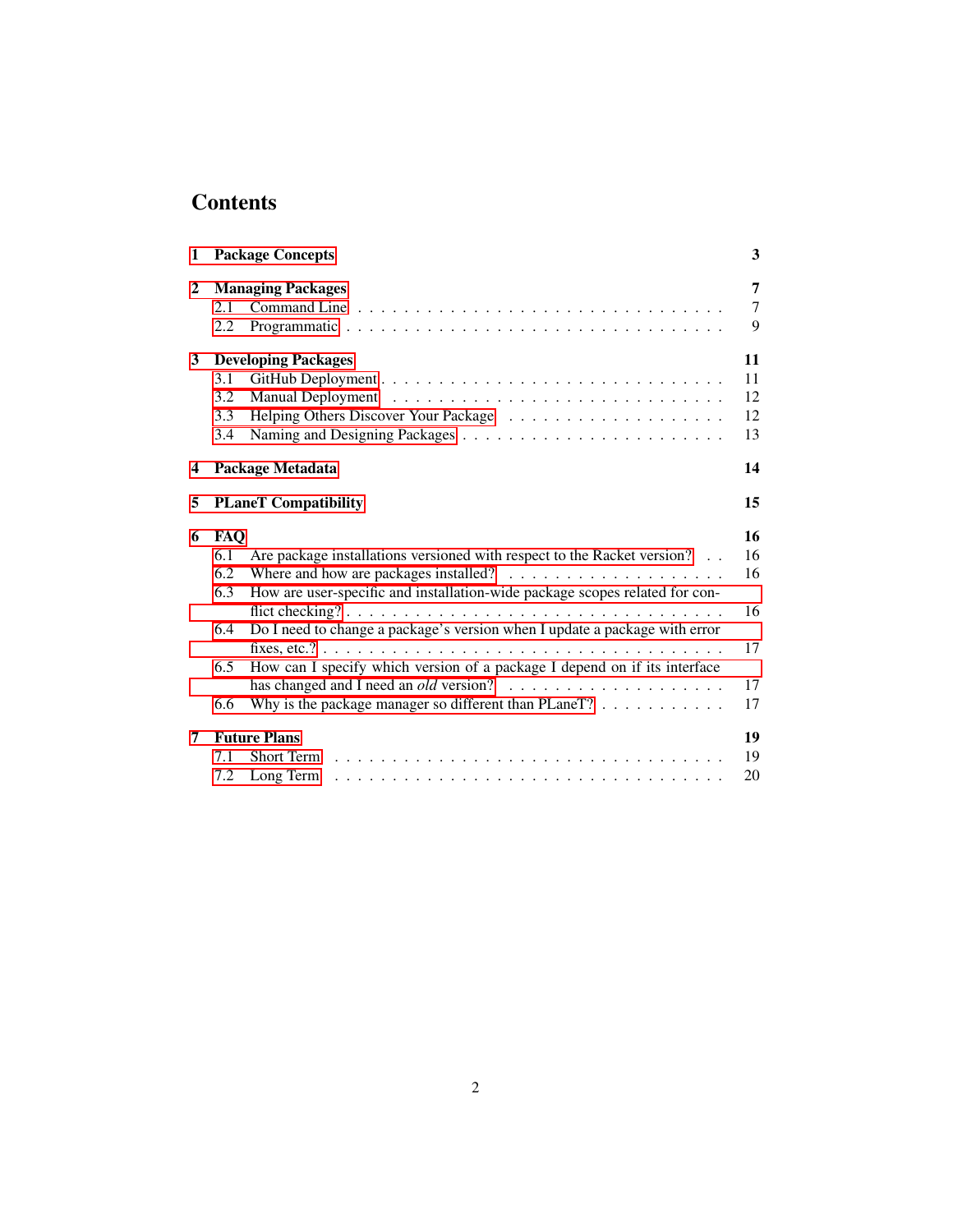### <span id="page-2-0"></span>1 Package Concepts

A *package* is a set of modules in some number of collections. Modules installed using the Racket package manager are required like any other modules. For example, if the package tic-tac-toe contains the module "matrix.rkt" in a "data" collection, then after tic-tactoe is installed,

(require data/matrix)

imports the module. The package name is not mentioned with require, because packages are a way of managing library collections, not a way of referencing them. It is common, however, for a package to implement a collection whose name is the same as the package name—in which case a require might appear to be referencing a package, but it is actually referencing a collection provided by the package.

Each package has associated *package metadata*:

- a *package name* a string made of the characters a through z, A through Z, 0 through  $9, \_$ , and  $=$ .
- a *checksum* a string that identifies different releases of a package. A package can be updated when its checksum changes, whether or not its version changes. The checksum can be computed as the SHA1 (see openssl/sha1) of the package's source.
- a *version* a string of the form  $\langle maj \rangle$ .  $\langle min \rangle$ ,  $\langle min \rangle$ .  $\langle sub \rangle$ , or  $\langle maj \rangle$ <sub>-</sub> $\langle min \rangle$ <sub>-</sub> $\langle sub \rangle$ <sub>-</sub> $\langle rel \rangle$ , where  $\langle maj \rangle$ ,  $\langle min \rangle$ ,  $\langle sub \rangle$ , and  $\langle rel \rangle$  are all canonical decimal representations of natural numbers,  $\langle min \rangle$  has no more than two digits, and  $\langle sub \rangle$ and  $\langle rel \rangle$  has no more than three digits. A version is intended to reflect available features of a package, and should not be confused with different releases of a package as indicated by the checksum.
- a list of dependencies a list of packages to be installed simultaneously, optionally with a lower bound on each package's version.

A package is typically represented by a directory with the same name as the package. The checksum is typically left implicit. The package directory can contain a file named "info.rkt" to declare other metadata (see §4 "Package Metadata").

A *package source* identifies a package representation. Each package source type has a different way of storing the checksum. The valid package source types are:

• a local file path naming an archive – The name of the package is the basename of the archive file. The checksum for archive "f.  $\langle ext \rangle$ " is given by the file "f.\ext\cHECKSUM". For example, "∼/tic-tac-toe.zip"'s checksum would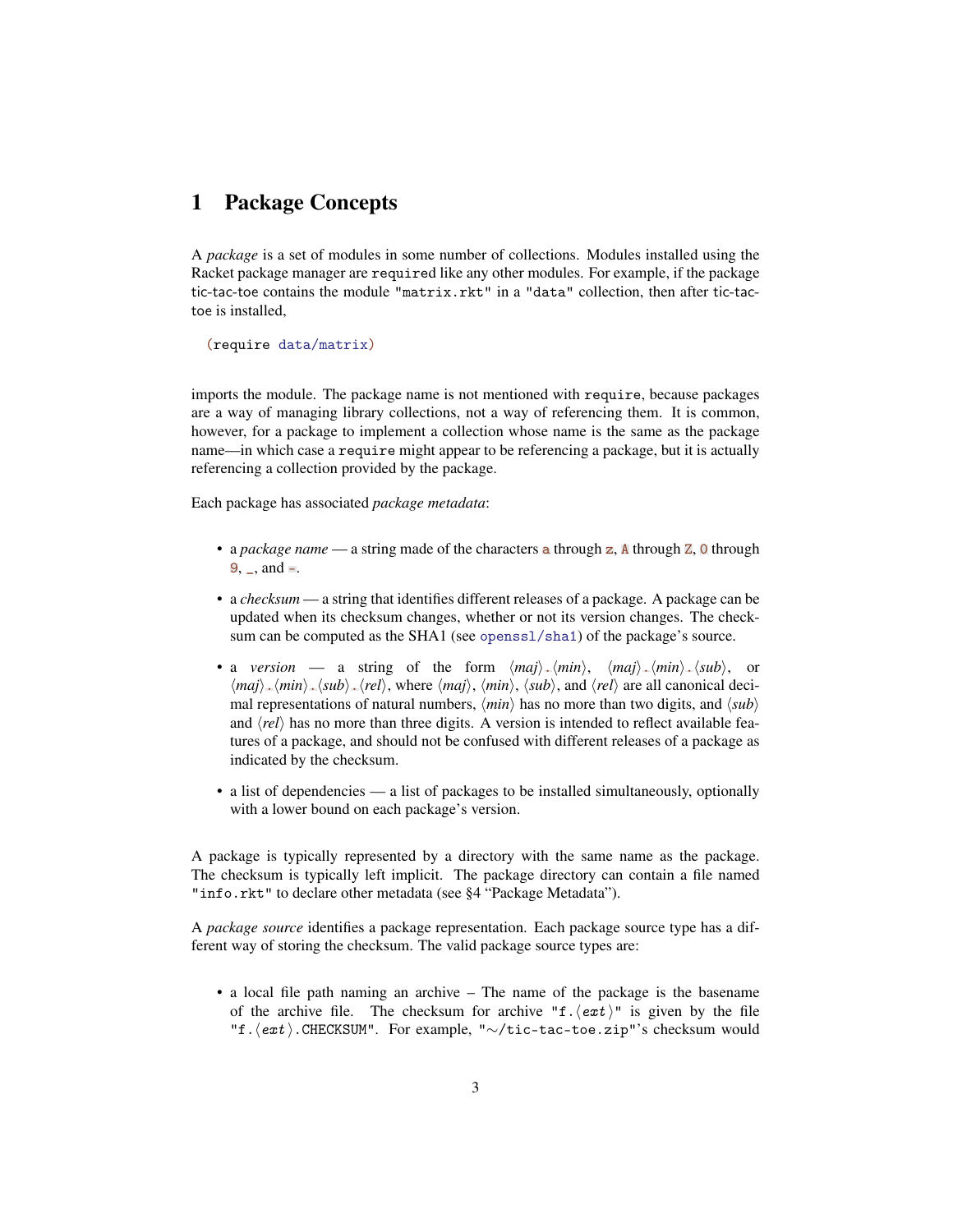be inside "∼/tic-tac-toe.zip.CHECKSUM". The valid archive formats are (currently) ".zip", ".tar", ".tgz", ".tar.gz", and ".plt".

A package source is inferred to refer to a file only when it has a suffix matching a valid archive format and when it does not start with alphabetic characters followed by ://. The inferred package name is the filename without its suffix.

• a local directory – The name of the package is the name of the directory. The checksum is not present. For example, "∼/tic-tac-toe/" is directory package source.

A package source is inferred to refer to a directory only when it does not have a filearchive suffix, does not match the grammar of a package name, and does not start with alphabetic characters followed by  $\frac{1}{2}$ . The inferred package name is the directory name.

• a remote URL naming an archive – This type follows the same rules as a local file path, but the archive and checksum files are accessed via HTTP(S). For example, "http://game.com/tic-tac-toe.zip" is a remote URL package source whose checksum is found at "http://game.com/tic-tac-toe.zip.CHECKSUM".

A package source is inferred to be a URL only when it starts with http:// or https://, and it is inferred to be a file URL when the URL ends with a path element that could be inferred as a file archive. The inferred package name is from the URL's file name in the same way as for a file package source.

• a remote URL naming a directory – The remote directory must contain a file named "MANIFEST" that lists all the contingent files. These are downloaded into a local directory and then the rules for local directory paths are followed. However, if the remote directory contains a file named ".CHECKSUM", then it is used to determine the checksum. For example, "http://game.com/tic-tac-toe/" is a directory URL package source whose checksum is found at "http://game.com/tic-tactoe/.CHECKSUM".

A package source is inferred to be a URL the same for a directory or file, and it is treated as a directory URL when it does not end with a path element that has an archive file suffix. The inferred package name is the directory name.

• a remote URL naming a GitHub repository – The format for such URLs is:

github://github.com/ $\langle user \rangle$ / $\langle repository \rangle$ / $\langle branch-or-tag \rangle$ / $\langle optional-Pb$ *subpath* 

For example, "github://github.com/game/tic-tac-toe/master/" is a GitHub package source.

The zip-formatted archive for the repository (generated by GitHub for every branch and tag) is used as a remote URL archive path, except the checksum is the hash identifying the branch (or tag).

A package source is inferred to be a GitHub reference when it starts with github://; a package source that is otherwise specified as a GitHub reference is automatically prefixed with "github://github.com/". The inferred package name is the last element of  $\langle$ *optional-subpath* $\rangle$  if it is non-empty, otherwise the inferred name is  $\langle$ *repository* $\rangle$ .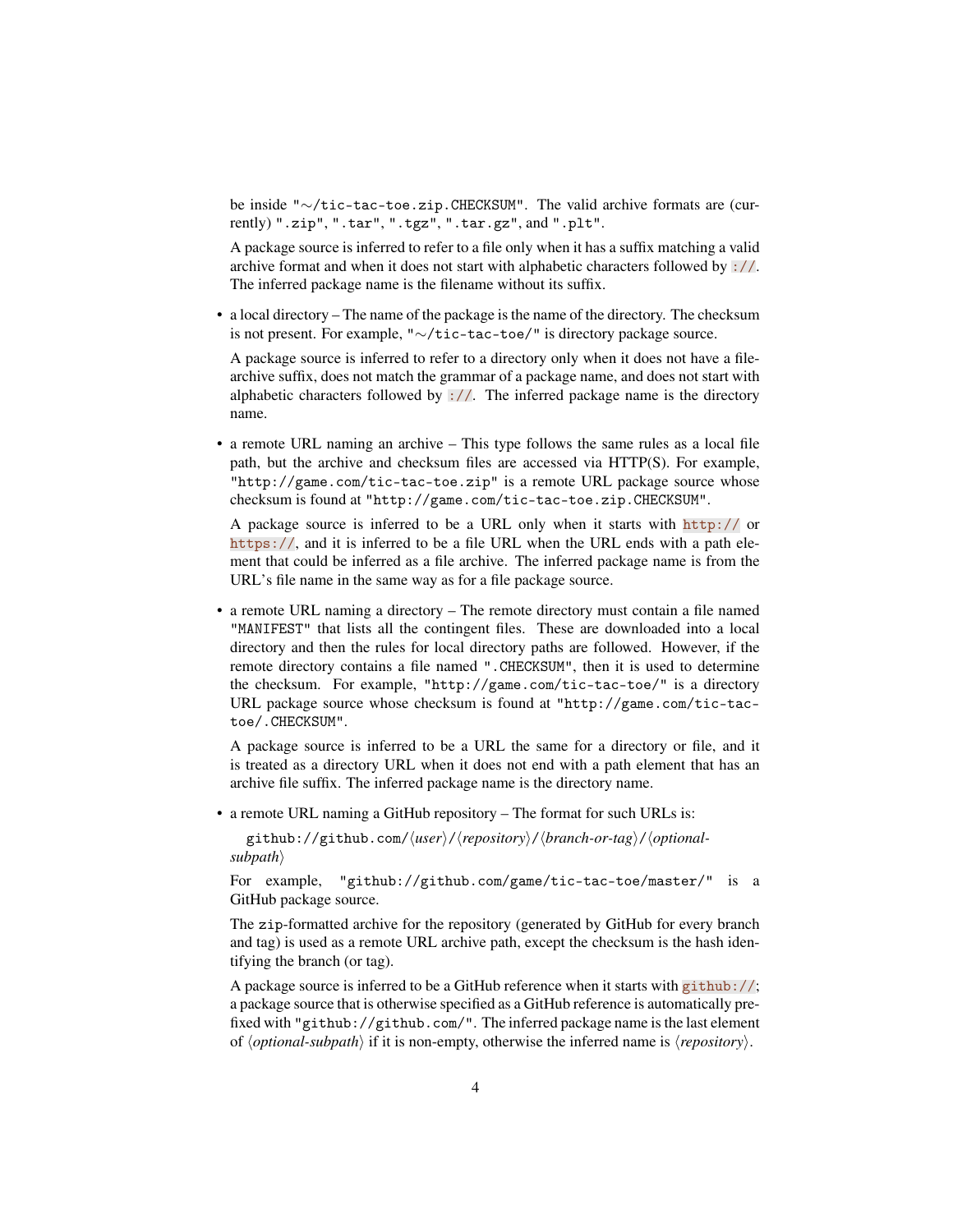• a package name – A package name resolver is consulted to determine the source and checksum for the package. For example, tic-tac-toe is a package name that can be used as a package source.

A package source is inferred to be a package name when it fits the grammar of package names, which means that it has only the characters a through  $z$ ,  $\Delta$  through  $\overline{z}$ ,  $\overline{0}$  through  $9, \_$ , and  $-$ .

A *package name resolver* (*PNR*) is a server that converts package names to other package sources. A PNR is identified by a string representing a URL. This URL is combined with  $pkg//package$  path segments (where  $\langle package \rangle$  is a package name) plus a ver $sion = \langle version \rangle$  query (where  $\langle version \rangle$  is the Racket version number) to form a URL that should refer to a read-able hash table with the keys: 'source mapped to the package source string and 'checksum mapped to the checksum value. Typically, the package source value for 'source will be a remote URL.

PLT supports two package name resolvers that are enabled by default: [https://pkg.](https://pkg.racket-lang.org) [racket-lang.org](https://pkg.racket-lang.org) for new packages and <https://planet-compat.racket-lang.org> for automatically generated packages for old PLaneT packages. Anyone may host their own package name resolver. The source for the PLT-hosted resolvers is in the (collectionfile-path "pkg-index" "meta") directory.

After a package is installed, the original source of its installation is recorded, as well as if it was an automatic installation. An *automatic installation* is one that was installed because it was a dependency of a non-automatic installation package.

Two packages are in *conflict* if they contain the same module. For example, if the package tic-tac-toe contains the module file "data/matrix.rkt" and the package factory-optimize contains the module file "data/matrix.rkt", then tic-tac-toe and factory-optimize are in conflict. A package may also be in conflict with Racket itself, if it contains a module file that is part of the core Racket distribution. For example, any package that contains "racket/list.rkt" is in conflict with Racket. For the purposes of conflicts, a module is a file that ends in ".rkt" or ".ss".

Package A is a *package update* of Package B if (1) B is installed, (2) A and B have the same name, and (3) A's checksum is different than B's. Note that a package version is not taken into account when determining a package update, although a change in a package's version (in either direction) implies a change in the checksum because the checksum is computed from the package source and the meta-data that specifies the version is part of the source.

A *package scope* determines the effect of package installations, updates, etc., with respect to different users, Racket versions, and Racket installations. The default package scope can be configured, but it is normally user, which is user-specific and version-specific; that is, package installation makes the package visible only for the installing user and with the installing version of Racket. The installation scope means that package installation makes the package visible to all users of the specific Racket installation that is used to install the package. Finally, the shared scope means user-specific, but for all versions and installations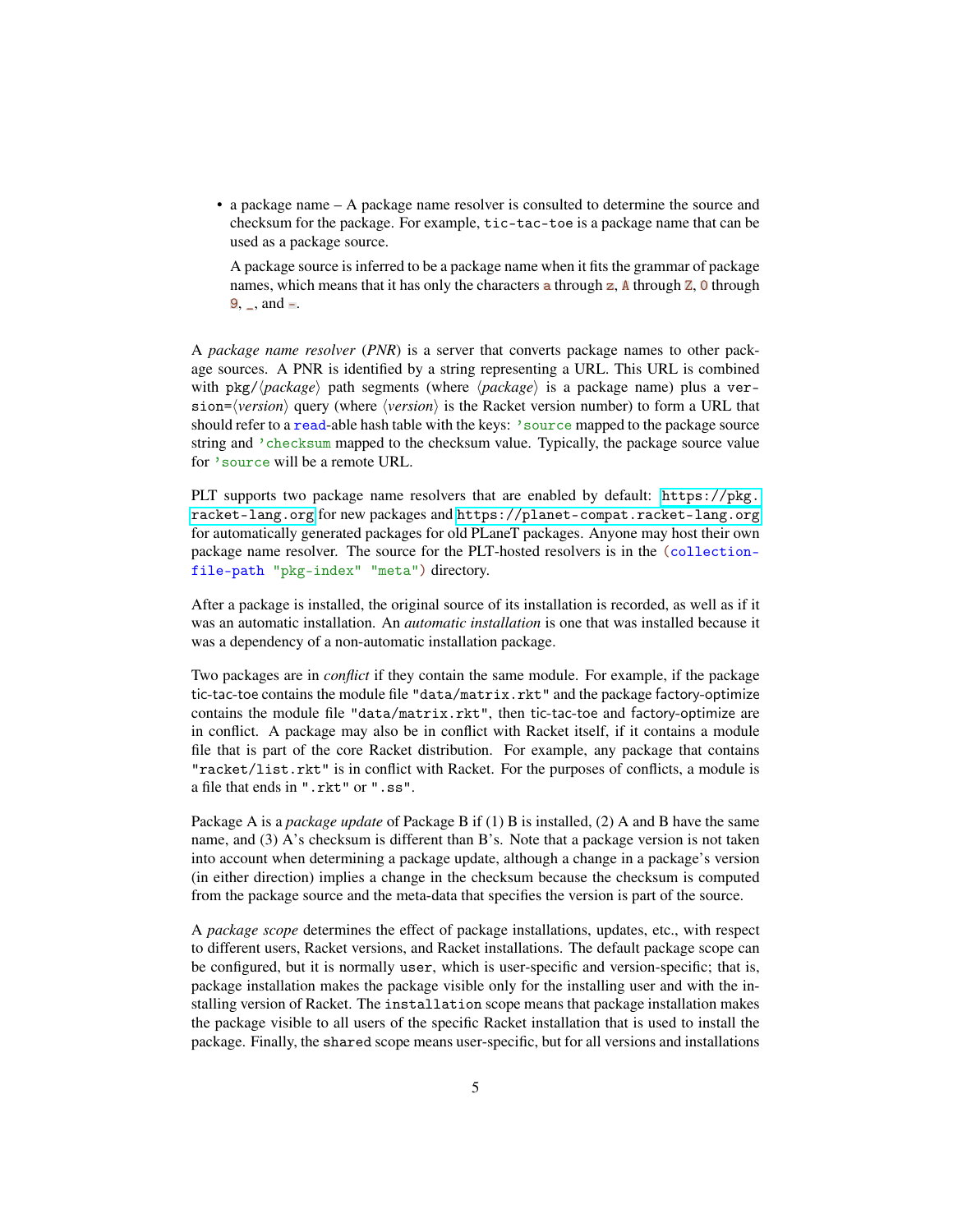of Racket.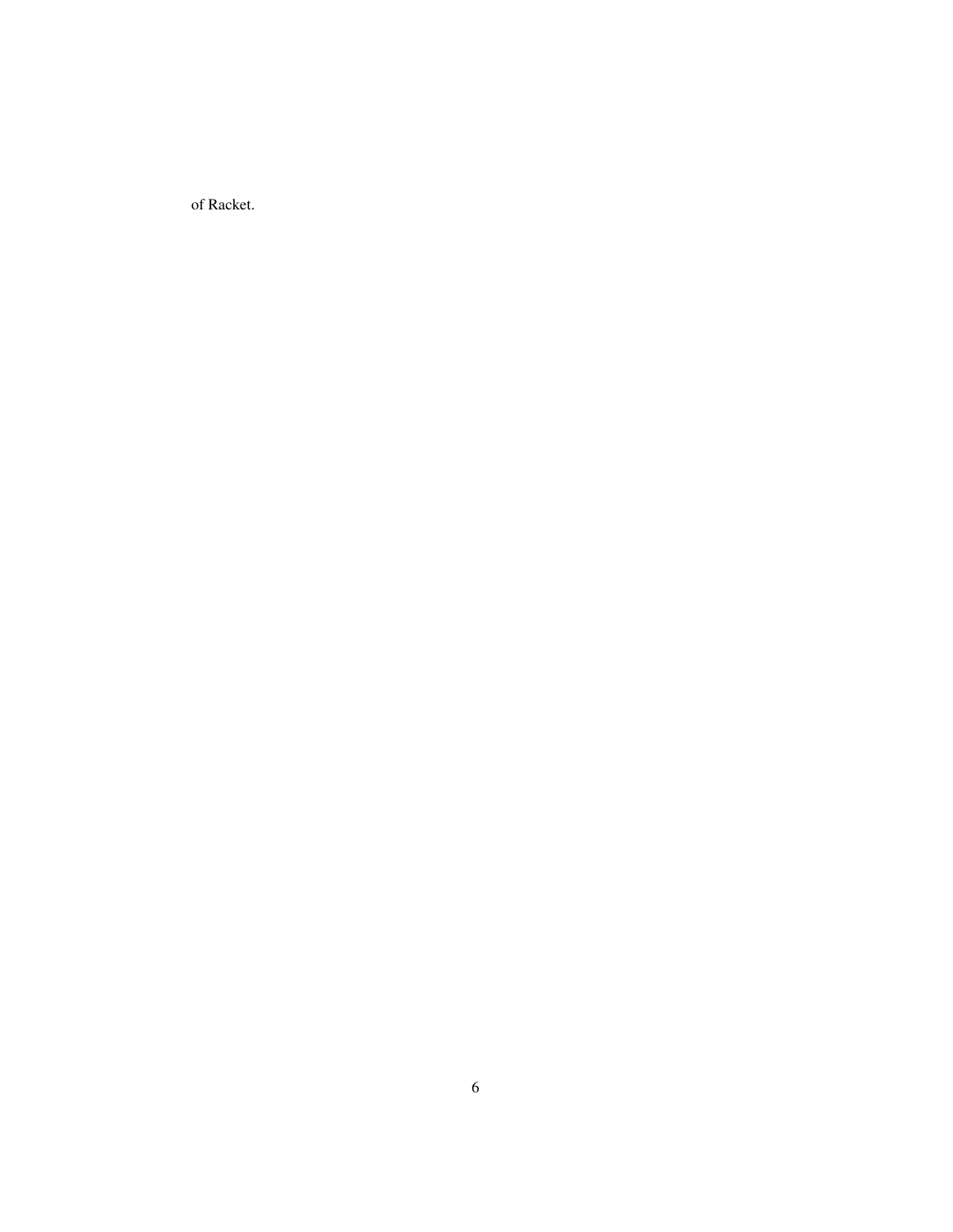### <span id="page-6-0"></span>2 Managing Packages

The Racket package manager has two user interfaces: a command line raco sub-command and a library. They have the exact same capabilities, as the command line interface invokes the library functions and reprovides all their options.

### <span id="page-6-1"></span>2.1 Command Line

The raco pkg sub-command provides the following sub-sub-commands:

- raco pkg install  $\langle option \rangle$  ...  $\langle pkg-source \rangle$  ... Installs the given package sources with the given  $\langle option \rangle$ s:
	- $-$  --type  $\langle type \rangle$  or -t  $\langle type \rangle$  specifies an interpretation of the package source, where  $\langle type \rangle$  is either file, dir, file-url, dir-url, github, or name.
	- $-$  --name  $\langle pkg \rangle$  or -n  $\langle pkg \rangle$  specifies the name of the package, which makes sense only when a single  $\langle pkg-source \rangle$  is provided. The name is normally inferred for each  $\langle pkg-source \rangle$ .
	- $-$  --deps  $\langle behavior \rangle$  Selects the behavior for dependencies, where  $\langle behavior \rangle$ is one of
		- \* fail Cancels the installation if dependencies are version requirements are unmet (default for most packages)
		- \* force Installs the package(s) despite missing dependencies or version requirements (unsafe)
		- \* search-ask Looks for the dependencies or updates via the configured package name resolvers (default if the dependency is an indexed name) but asks if you would like it installed or updated.
		- \* search-auto Like search-ask, but does not ask for permission to install or update.
	- --force Ignores conflicts (unsafe)
	- --ignore-checksums Ignores errors verifying package checksums (unsafe).
	- --no-setup Does not run raco setup after installation. This behavior is also the case if the environment variable PLT\_PKG\_NOSETUP is set to any nonempty value.
	- --link Implies --type dir (and overrides any specified type), and links the existing directory as an installed package.
	- $-$  --scope  $\langle scope \rangle$  Selects the package scope for installation, where  $\langle scope \rangle$  is one of
		- \* installation Install packages for all users of a Racket installation, rather than user-specific.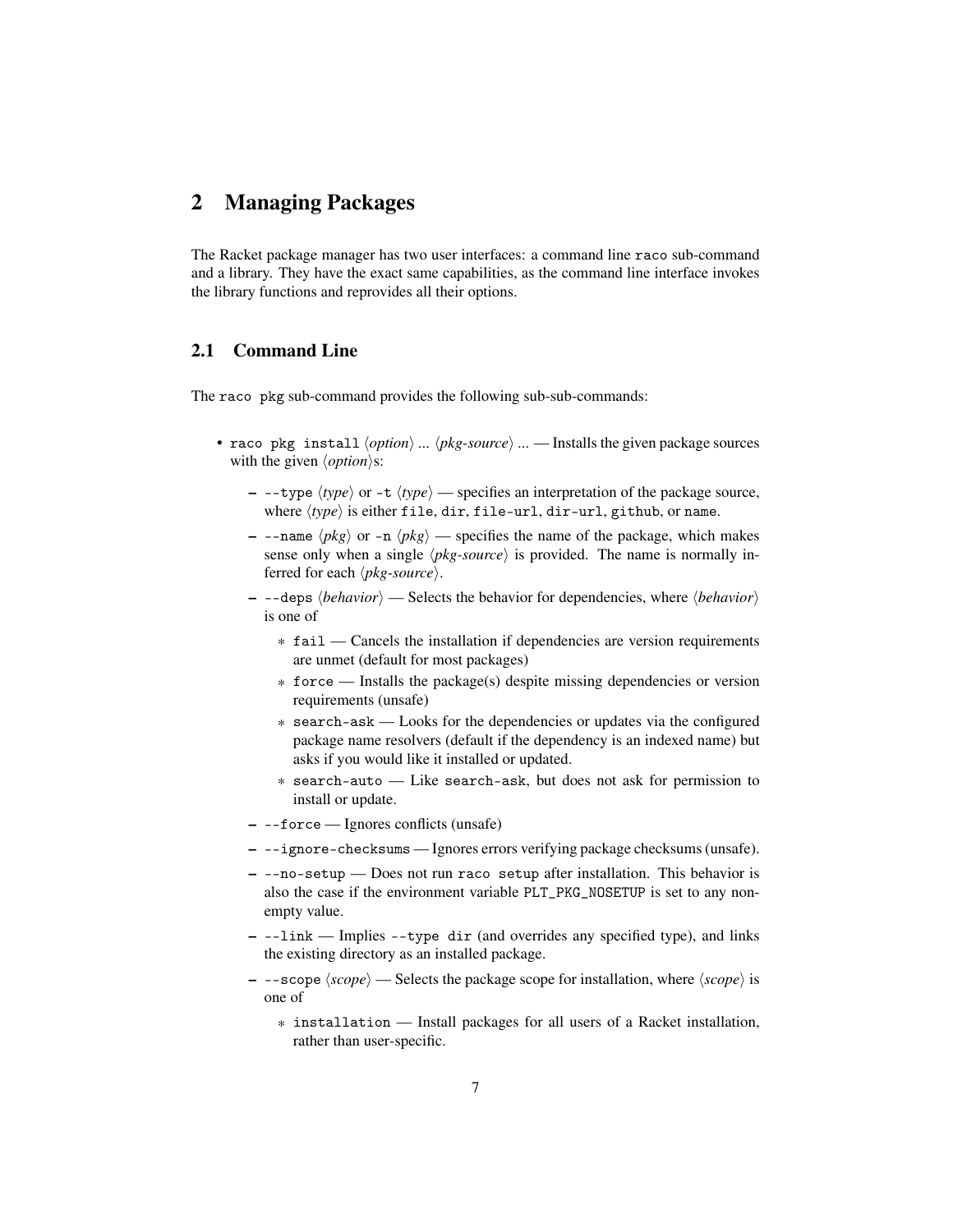- \* user Install packages as user-specific and Racket version-specific.
- \* shared Install packages as user-specific, but for all Racket versions.

The default package scope is normally user, but it can be configured with raco pkg config -i --set default-scope  $\langle scope \rangle$ .

- -i or --installation Shorthand for --scope installation.
- -u or --user Shorthand for --scope user.
- -s or --shared Shorthand for --scope shared.
- raco pkg update  $\langle option \rangle$  ...  $\langle pkg \rangle$  ... Checks the specified packages for package updates. If an update is found, but it cannot be installed (e.g. it conflicts with another installed package), then this command fails without installing any of the  $\langle pkg \rangle$ s (or their dependencies). The update sub-command accepts the following  $\langle option \rangle$ s:
	- $-$  --deps  $\langle behavior \rangle$  Same as for raco pkg install.
	- --all or -a Update all packages, if no packages are given in the argument list.
	- --update-deps Checks the named packages, and their dependencies (transitively) for updates.
	- --no-setup Same as for raco pkg install.
	- $-$  --scope  $\langle scope \rangle$  Selects a package scope, the same as for raco pkg install.
	- -i or --installation Shorthand for --scope installation.
	- -u or --user Shorthand for --scope user.
	- -s or --shared Shorthand for --scope shared.
- raco pkg remove  $\langle option \rangle$  ...  $\langle pkg \rangle$  ... Attempts to remove the given packages. If a package is the dependency of another package that is not listed, this command fails without removing any of the  $\langle pkg \rangle$ s. It accepts the following  $\langle option \rangle$ s:
	- --force Ignore dependencies when removing packages.
	- --no-setup Same as for raco pkg install.
	- --auto Remove packages that were installed by the search-auto or search-ask dependency behavior and are no longer required.
	- $-$  --scope  $\langle scope \rangle$  Selects a package scope, the same as for raco pkg install.
	- -i or --installation Shorthand for --scope installation.
	- -u or --user Shorthand for --scope user.
	- -s or --shared Shorthand for --scope shared.
- raco pkg show  $\langle option \rangle$  ... Print information about currently installed packages. By default, packages are shown for all installation modes (installation-wide, userand Racket-version-specific, and user-specific all-version). The command accepts the following  $\langle option \rangle$ s: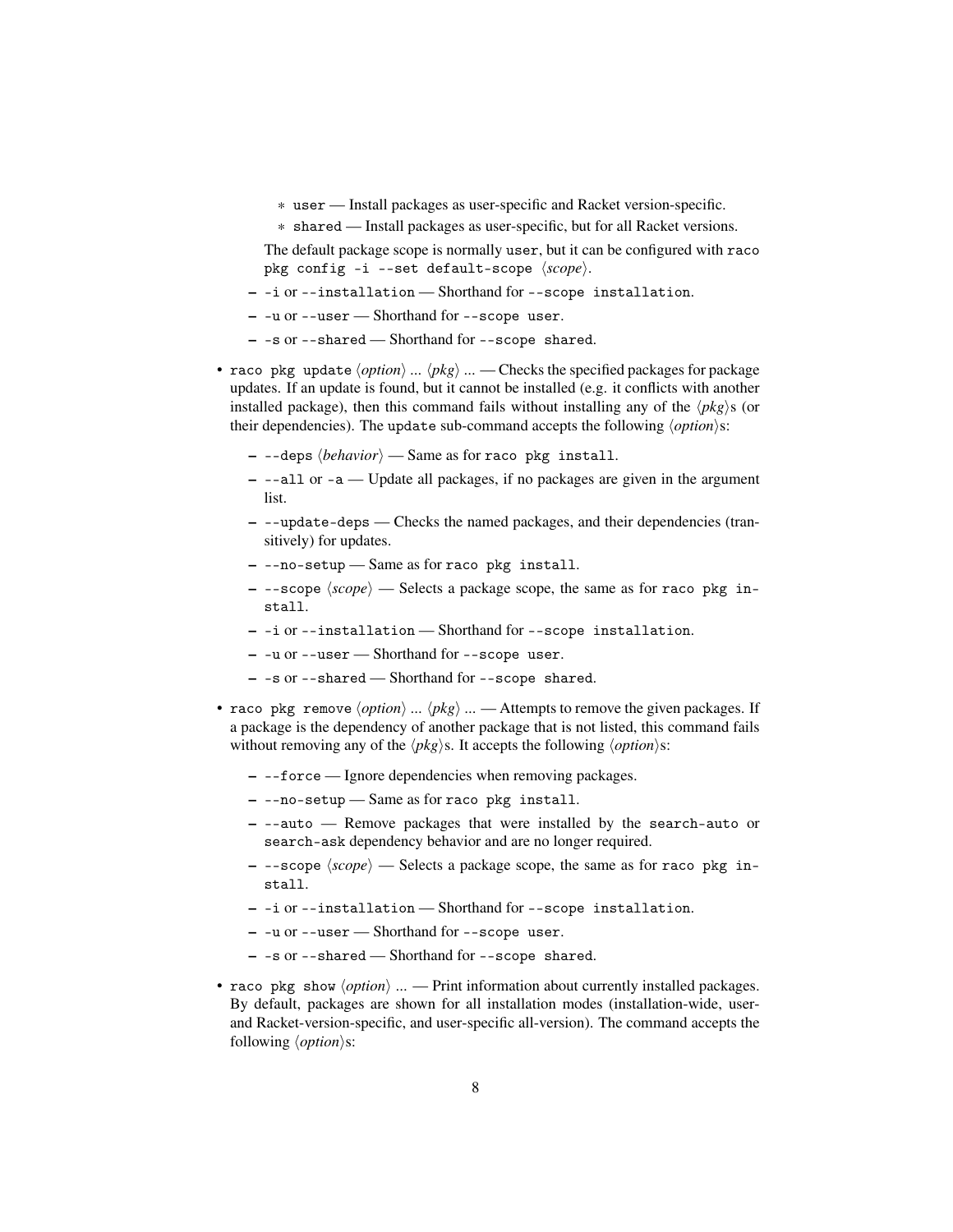- -d Adds a column in the output for the directory the package is installed to.
- $-$  --scope  $\langle scope \rangle$  Shows only packages in  $\langle scope \rangle$ , which is one of
	- \* installation Show only installation-wide packages.
	- \* user Show only user-specific, version-specific packages.
	- \* shared Show only user-specific, all-version packages.

The default is to show packages for all package scopes.

- -i or --installation Shorthand for --scope installation.
- -u or --user Shorthand for --scope user.
- -s or --shared Shorthand for --scope shared.
- --version  $\langle vers \rangle$  or -v  $\langle vers \rangle$  Show only user-specific packages for Racket version  $\langle vers \rangle$ .
- raco pkg config  $\langle option \rangle$  ...  $\langle key \rangle$   $\langle val \rangle$  ... View and modify package configuration options. It accepts the following  $\langle option \rangle$ s:
	- --set Sets an option, rather than printing it.
	- $-$  --scope  $\langle scope \rangle$  Selects a package scope, the same as for raco pkg install.
	- -i or --installation Shorthand for --scope installation.
	- -u or --user Shorthand for --scope user.
	- -s or --shared Shorthand for --scope shared.

The valid keys are:

- indexes A list of URLs for package name resolvers.
- default-scope Either installation, user, or shared. This configuration option exists only with the installation scope (i.e., it's an installationwide configuration of the default package scope for raco pkg commands).
- raco pkg create  $\langle option \rangle$  ...  $\langle package\{-directory \rangle$  Bundles a package directory into a package archive. It accepts the following  $\langle option \rangle$ s:
	- $-$  --format  $\langle format \rangle$  Specifies the archive format. The allowed  $\langle format \rangle$ s are: zip (the default), tgz, and plt. This option must be specified if --manifest is not present.
	- --manifest Creates a manifest file for a directory, rather than an archive.

### <span id="page-8-0"></span>2.2 Programmatic

(require pkg)

The pkg module provides a programmatic interface to the command sub-sub-commands.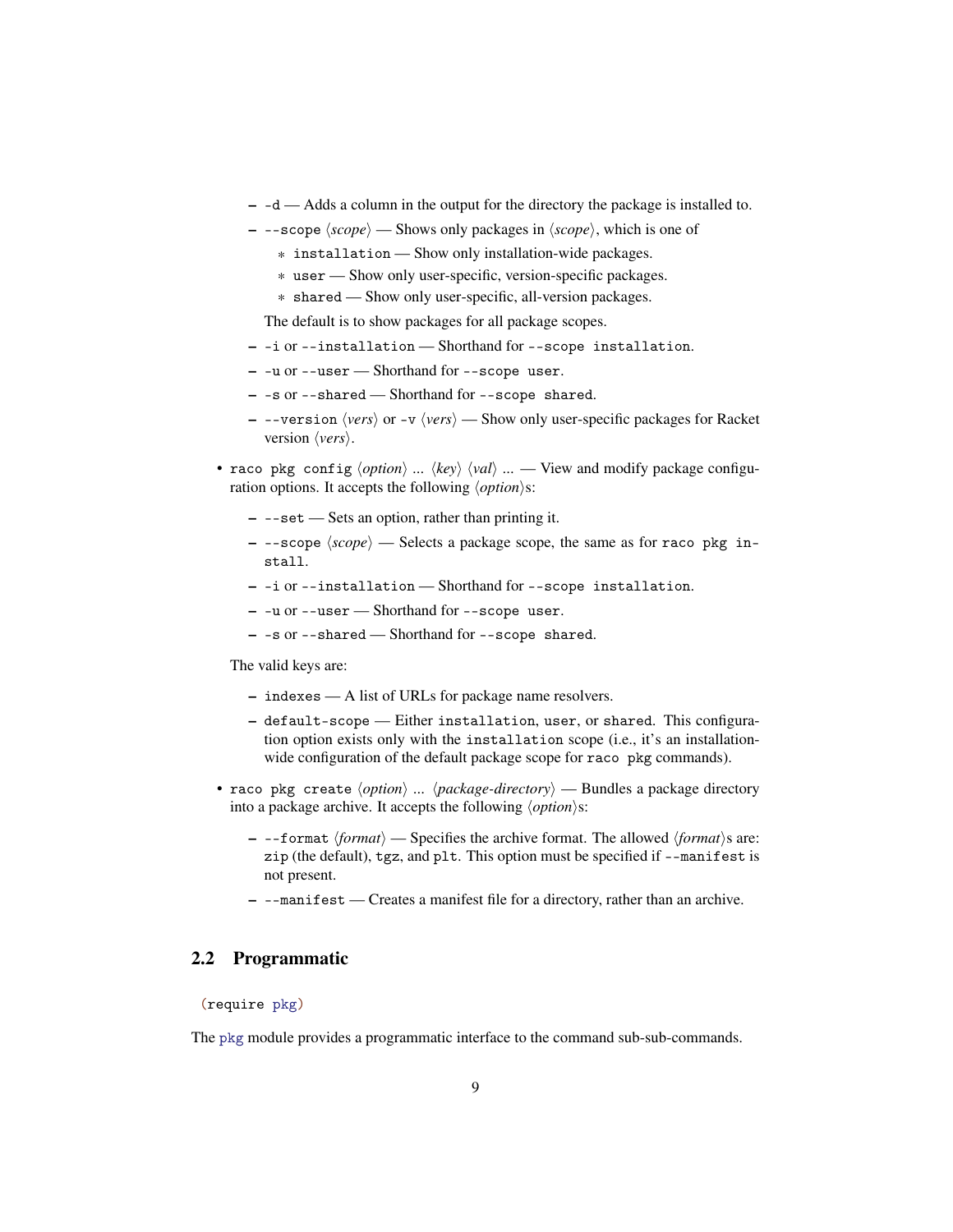```
install : procedure?
update : procedure?
remove : procedure?
show : procedure?
config : procedure?
create : procedure?
```
Duplicates the command line interface.

Each long form option of the command-line interface is keyword argument. An argument corresponding to --type, --deps, --format, or --scope accepts its argument as a symbol. All other options accept booleans, where #t is equivalent to the presence of the option.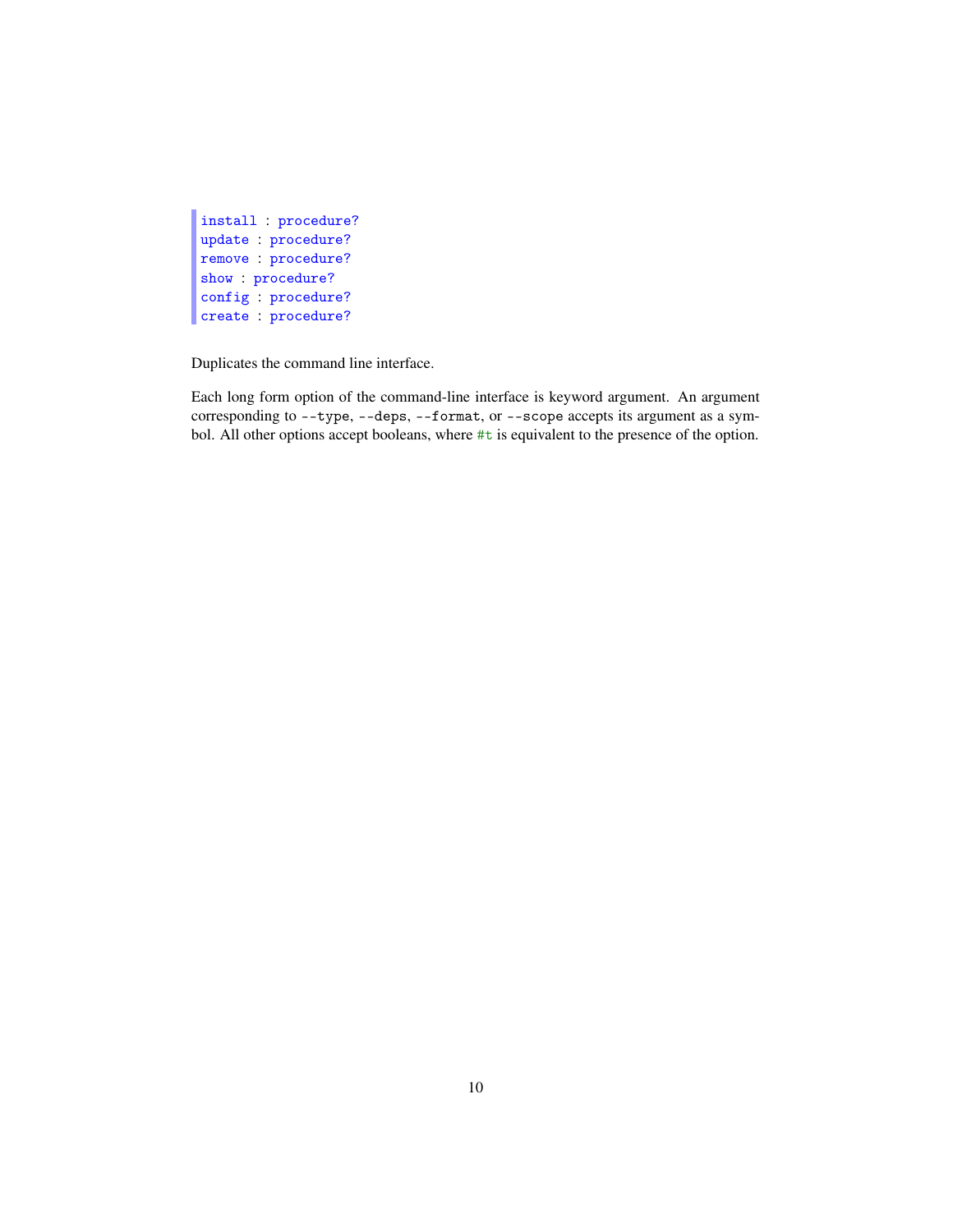### <span id="page-10-0"></span>3 Developing Packages

To create a package, first make a directory for your package and select its name,  $\langle package \rangle$ :

```
mkdir (package)
```
Next, link your development directory to your local package repository:

raco pkg install --link  $\langle package \rangle$ 

Optionally, enter your directory and create a basic "info.rkt" file:

cd  $\langle package \rangle$ echo "#lang setup/infotab" > info.rkt echo "(define deps (list))" >> info.rkt

The "info.rkt" file is not necessary if you have no dependencies, but you may wish to create it to simplify adding dependencies in the future. (Note that this "info.rkt" is for the package, not for a collection; definitions such as scribblings or raco-commands work only in a collection's "info.rkt".)

Next, inside the  $\langle package \rangle$  directory, create directories for the collections and modules that your package will provide. For example, the developer of tic-tac-toe package that provides games/tic-tac-toe/main and data/matrix libraries might create directories and files like this:

```
mkdir -p games/tic-tac-toe
touch games/tic-tac-toe/info.rkt
touch games/tic-tac-toe/main.rkt
mkdir -p data
touch data/matrix.rkt
```
After your package is ready to deploy, choose either §3.1 "GitHub Deployment" or §3.2 "Manual Deployment".

#### <span id="page-10-1"></span>3.1 GitHub Deployment

First, [create a free account](https://github.com/signup/free) on GitHub, then [create a repository for your package.](https://help.github.com/articles/create-a-repo) After that, publish your package source as: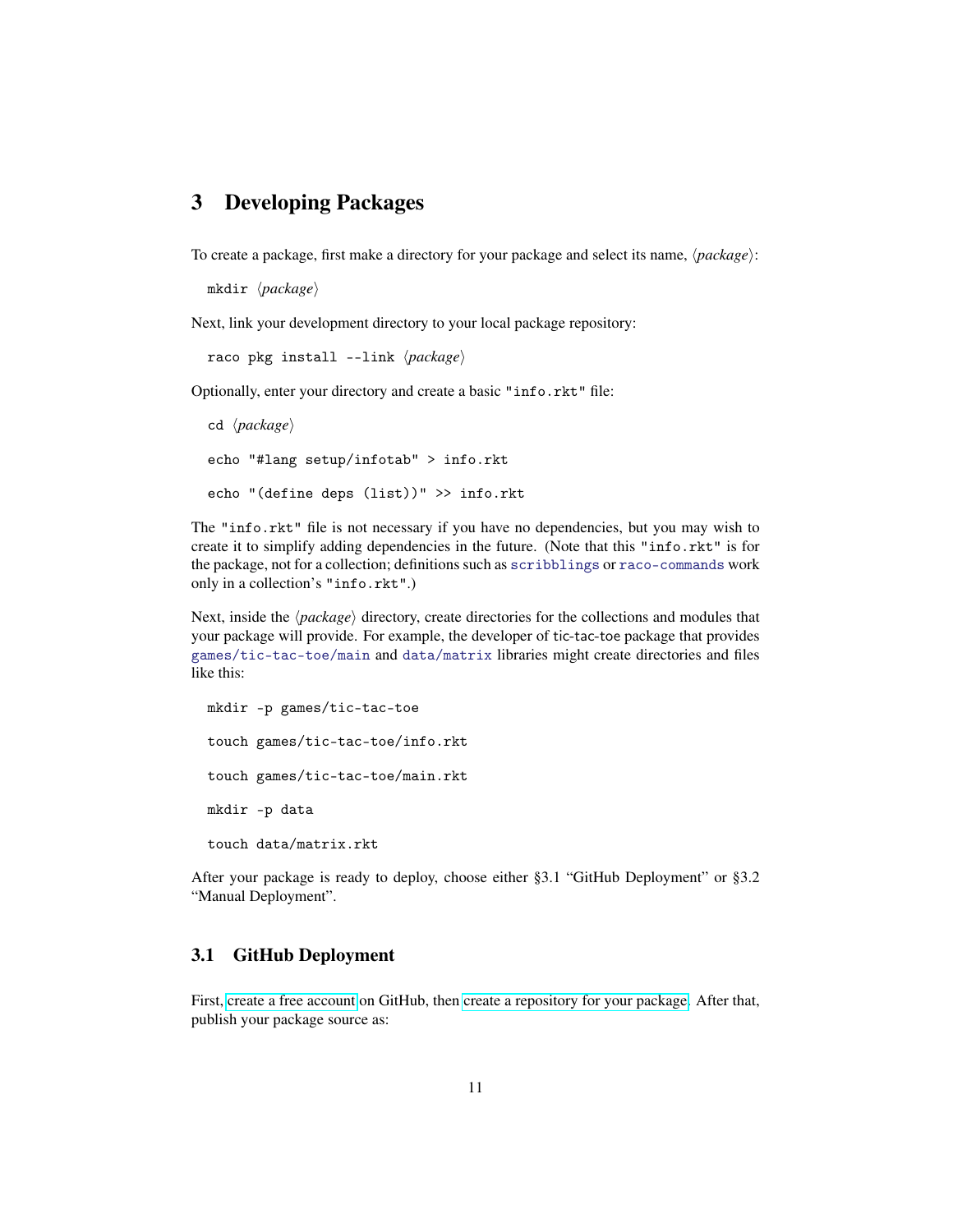github://github.com/ $\langle user \rangle$ / $\langle package \rangle$ / $\langle branch \rangle$ 

Typically, *(branch)* will be master, but you may wish to use different branches for releases and development.

Whenever you

git push

your changes will automatically be discovered by those who used your package source when they use raco pkg update.

#### <span id="page-11-0"></span>3.2 Manual Deployment

Alternatively, you can deploy your package by publishing it on a URL you control. If you do this, it is preferable to create an archive from your package directory first:

raco pkg create  $\langle package \rangle$ 

And then upload the archive and its checksum to your site:

scp  $\langle package \rangle$ .zip  $\langle package \rangle$ .zip.CHECKSUM your-host:public\_html/

Now, publish your package source as:

http://your-host/∼ $\langle user \rangle$ /*\package*}.zip

Whenever you want to provide a new release of a package, recreate and reupload the package archive (and checksum). Your changes will automatically be discovered by those who used your package source when they use raco pkg update.

#### <span id="page-11-1"></span>3.3 Helping Others Discover Your Package

By using either of the above deployment techniques, anyone will be able to use your package by referring to your package source. However, they will not be able to refer to it by a simple name until it is listed on a package name resolver.

If you'd like to use the official package name resolver, browse to https://pkg.[racket](https://pkg.racket-lang.org/manage/upload)lang.[org/manage/upload](https://pkg.racket-lang.org/manage/upload) and upload a new package. You will need to create an account and log in first.

You only need to go to this site *once* to list your package. The server will periodically check the package source you designate for updates.

If you use this server, and use GitHub for deployment, then you will never need to open a

By default, raco pkg create generates a Zip archive. For more options, refer to the raco pkg create documentation. If you want to generate an archive through some other means, simply archive what you made in the first part of this section. For more formal details, refer to the package definition.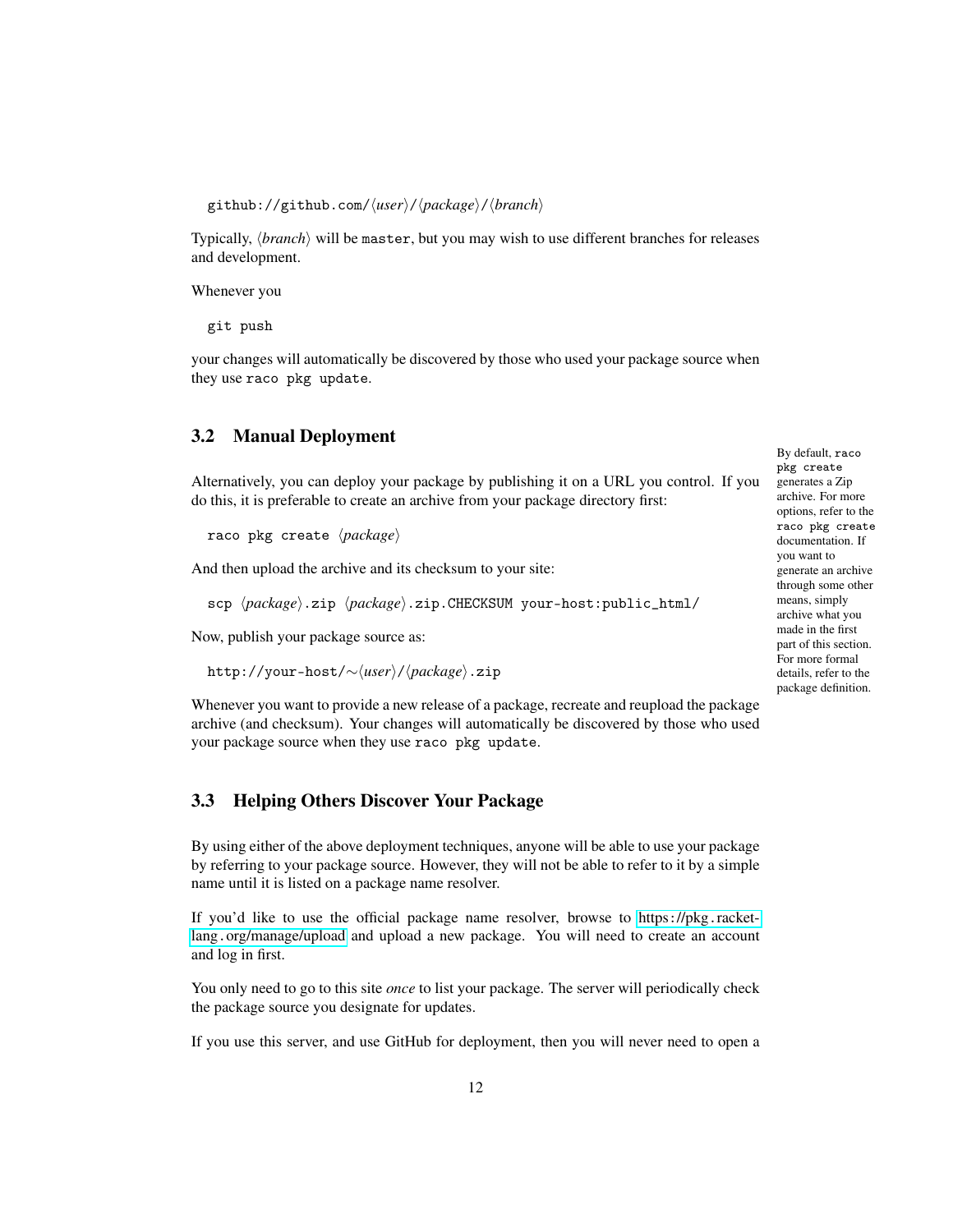web browser to update your package for end users. You just need to push to your GitHub repository, then within 24 hours, the official package name resolver will notice, and raco pkg update will work on your user's machines.

#### <span id="page-12-0"></span>3.4 Naming and Designing Packages

Although of course not required, we suggest the following system for naming and designing packages:

- Packages should not include the name of the author or organization that produces them, but be named based on the content of the package. For example, data-priorityqueue is preferred to johns-amazing-queues.
- Packages that provide an interface to a foreign library or service should be named the same as the service. For example, cairo is preferred to Racket-cairo or a similar name.
- Packages should not generally contain version-like elements in their names, initially. Instead, version-like elements should be added when backwards incompatible changes are necessary. For example, data-priority-queue is preferred to data-priority-queue1. Exceptions include packages that present interfaces to external, versioned things, such as sqlite3 or libgtk2.
- A version declaration for a package is used only by other package implementors to effectively declare dependencies on provided features. Such declarations allow raco pkg install and raco pkg update to help check dependencies. Declaring and changing a version is optional, and package name resolvers ignore version declarations; in particular, a package is a candidate for updating when its checksum changes, independent of whether the package's version changes or in which direction the version changes.
- Packages should not combine large sets of utilities libraries with other functionality. For example, a package that contain many extensions to the "racket" collection, like "racket/more-lists.rkt" and "racket/more-bools.rkt" should not also contain complete applications, as other packages interested in the "racket/morebools.rkt" library will not wish to depend on in such application.
- Packages should generally provide one collection with a name similar to the name of the package. For example, libgtk1 should provide a collection named "libgtk". Exceptions include extensions to existing collection, such as new data-structures for the "data" collection, DrRacket tools, new games for PLT Games, etc.
- Packages are not allowed to start with plt, racket, or planet without special approval from PLT curation.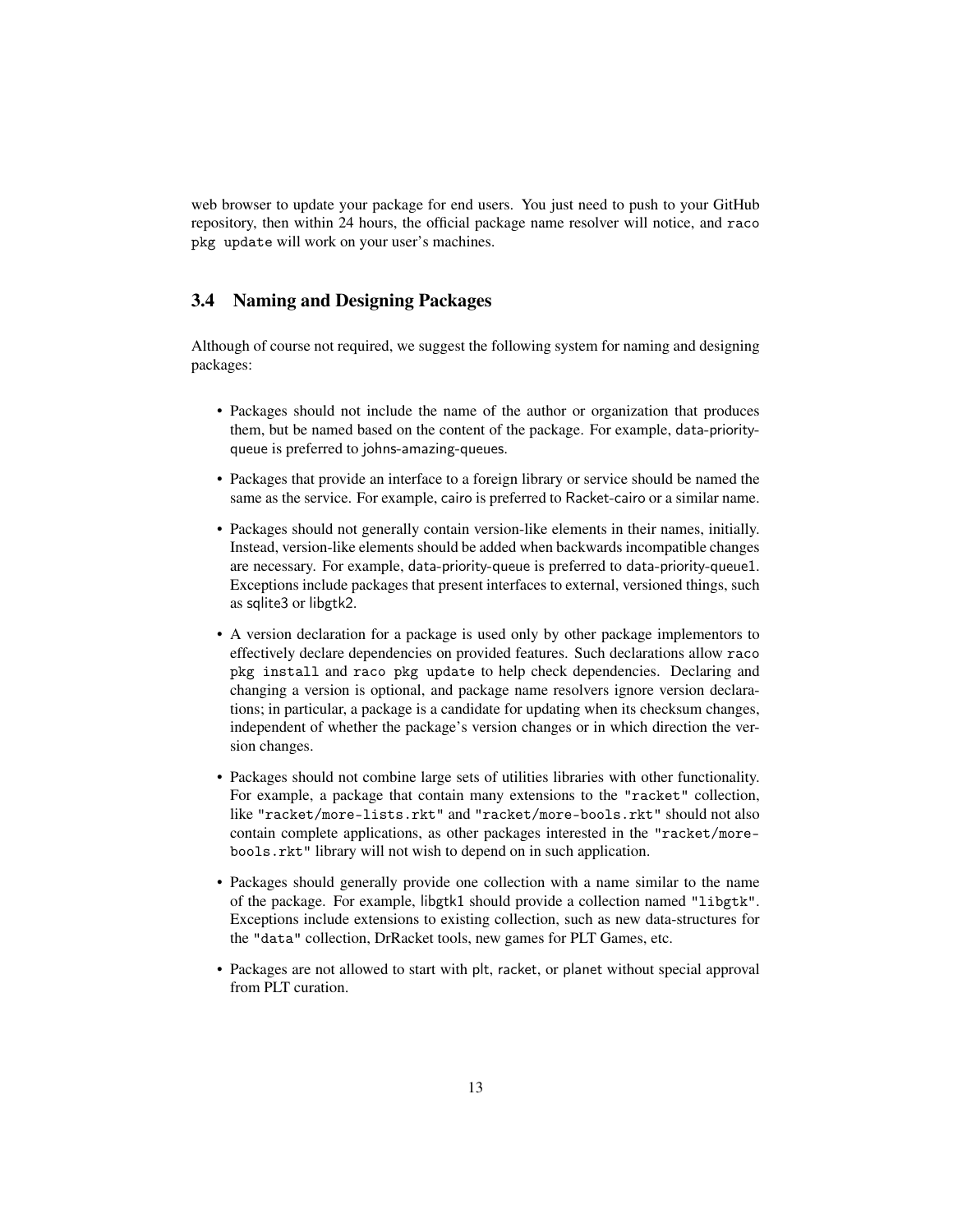### <span id="page-13-0"></span>4 Package Metadata

Package metadata, including dependencies on other packages, is reported by an "info.rkt" module within the package. This module must be implemented in the setup/infotab language.

The following fields are used by the package manager:

- version a version string. The default version of a package is "0.0".
- deps a list of dependencies, where each dependency is either a package source strings or a list containing a package source string and a version string.

Each elements of the deps list determines a dependency on the package whose name is inferred from the package source (i.e., dependencies are on package names, not package sources), while the package source indicates where to get the package if needed to satisfy the dependency.

When provided, a version string specifies a lower bound on an acceptable version of the package.

Use the package name "racket" to specify a dependency on the version of the Racket installation.

• setup-collects — a list of path strings and/or lists of path strings, which are used as collection names to set up via raco setup after the package is installed, or 'all to indicate that all collections need to be setup. By default, only collections included in the package are set up (plus collections for global documentation indexes and links).

For example, a basic "info.rkt" file might be

```
#lang setup/infotab
(define version "1.0")
(define deps (list package-source-string ...))
```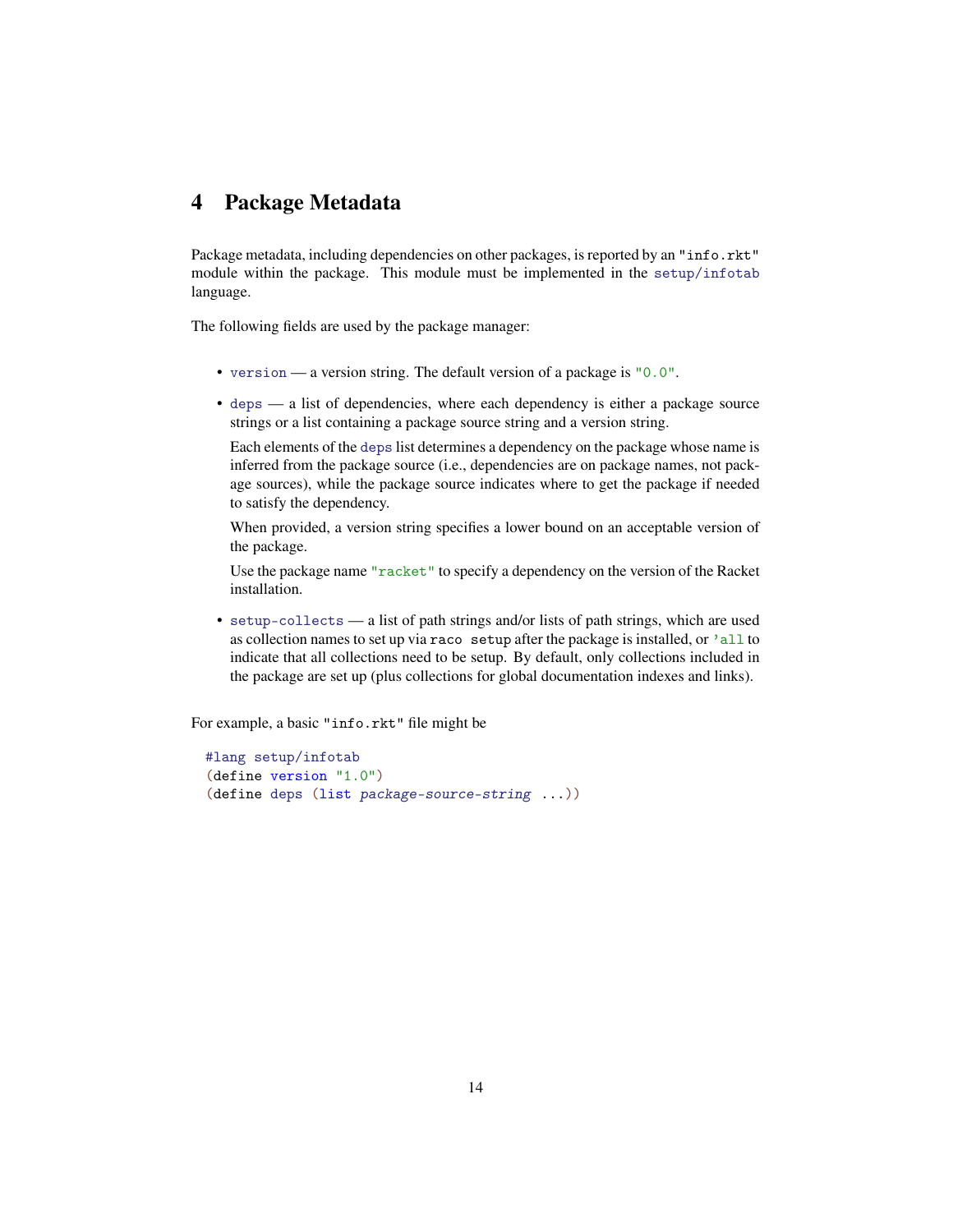### <span id="page-14-0"></span>5 PLaneT Compatibility

PLT maintains a package name resolver to serve packages that were developed using the original PLaneT package system. This compatibility resolver is at https:[//planet](https://planet-compat.racket-lang.org/)compat.[racket-lang](https://planet-compat.racket-lang.org/).org/, which is included by default in the package-server search path.

Copies of PLaneT packages are automatically created by the server according to the following system: for all packages that are in the  $4 \cdot x$  PLaneT repository, the latest minor version of  $\langle user \rangle / \langle package \rangle .pt / \langle major-version \rangle$  will be available as planet- $\langle user \rangle$ - $\langle$ package $\rangle$ (major-version). For example, jaymccarthy/opencl.plt/1 minor version 2, will be available as planet-jaymccarthy-opencl1.

The contents of these copies is a single collection with the name " $\langle user \rangle / \langle package \rangle$  /major-version)" with all the files from the original PLaneT package in it.

Each file has been transliterated to use direct Racket-style requires rather than PLaneT-style requires. For example, if any file contains (planet jaymccarthy/opencl/module), then it is transliterated to jaymccarthy/opencl1/module. *This transliteration is purely syntactic and is trivial to confuse, but works for most packages, in practice.* Any transliterations that occurred are automatically added as dependencies for the compatibility package.

We do not intend to improve this compatibility system much more over time, because it is simply a stop-gap as developers port their PLaneT packages to the new system. Additionally, the existence of the compatibility server is not meant to imply that we will be removing PLaneT from existence in the near future.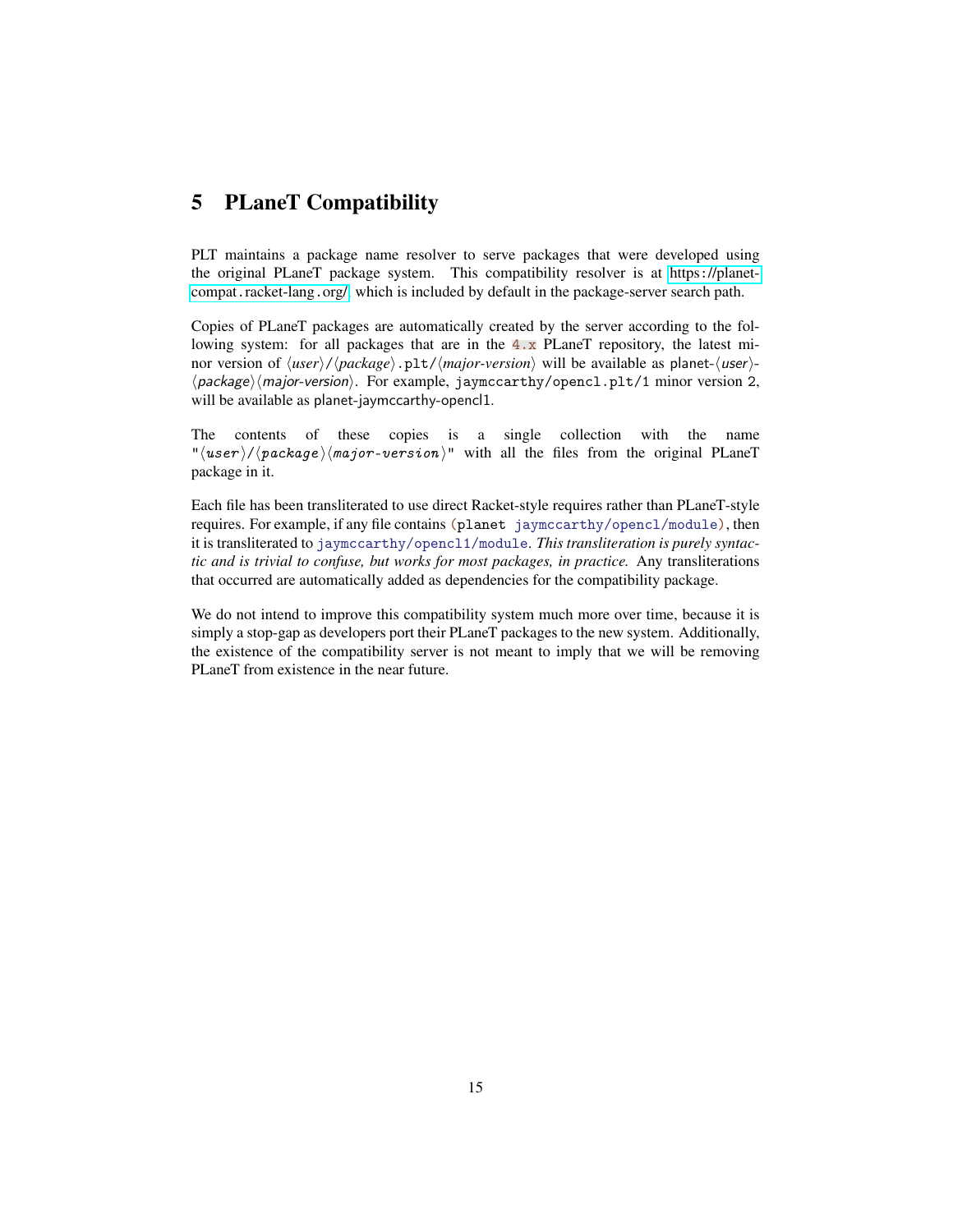### <span id="page-15-0"></span>6 FAQ

This section answers anticipated frequently asked questions about the package manager.

### <span id="page-15-1"></span>6.1 Are package installations versioned with respect to the Racket version?

By default, when you install a package, it is installed for a specific user and a specific version of Racket. That is, the package scope is user- and version-specific.

You can change the default package scope (for a particular Racket installation) with raco pkg config -i --set default-scope installation, in which case package operations apply for all users of a Racket installation. You can also use the -i or --installation flag with a specific raco pkg command, instead of changing the default scope for all uses of raco pkg. Note that an installation-wide package is not exactly version-specific, because the version of an installation can change if it corresponds to a source-code checkout that is periodically updated and rebuilt.

If you change the default package scope, you can use the -u or --user flag with a specific raco pkg command to perform the command with user- and version-specific package scope.

Finally, you can use the  $-s$  or  $-s$  hard flag with raco pkg commands to install userspecific packages that apply to all Racket versions that you run. (In contrast, PLaneT requires reinstallation of all packages every version change.)

#### <span id="page-15-2"></span>6.2 Where and how are packages installed?

User-specific and Racket-version-specific packages are in (build-path (find-systempath 'addon-dir) (version) "pkgs"), user-specific and all-version packages are in (build-path (find-system-path 'addon-dir) "pkgs"), and installation-wide packages are in (build-path (find-lib-dir) "pkgs"). They are linked as collection roots with raco link.

### <span id="page-15-3"></span>6.3 How are user-specific and installation-wide package scopes related for conflict checking?

User-specific packages are checked against installation-wide packages for conflicts. Installation-wide packages are checked only against other installation-wide packages.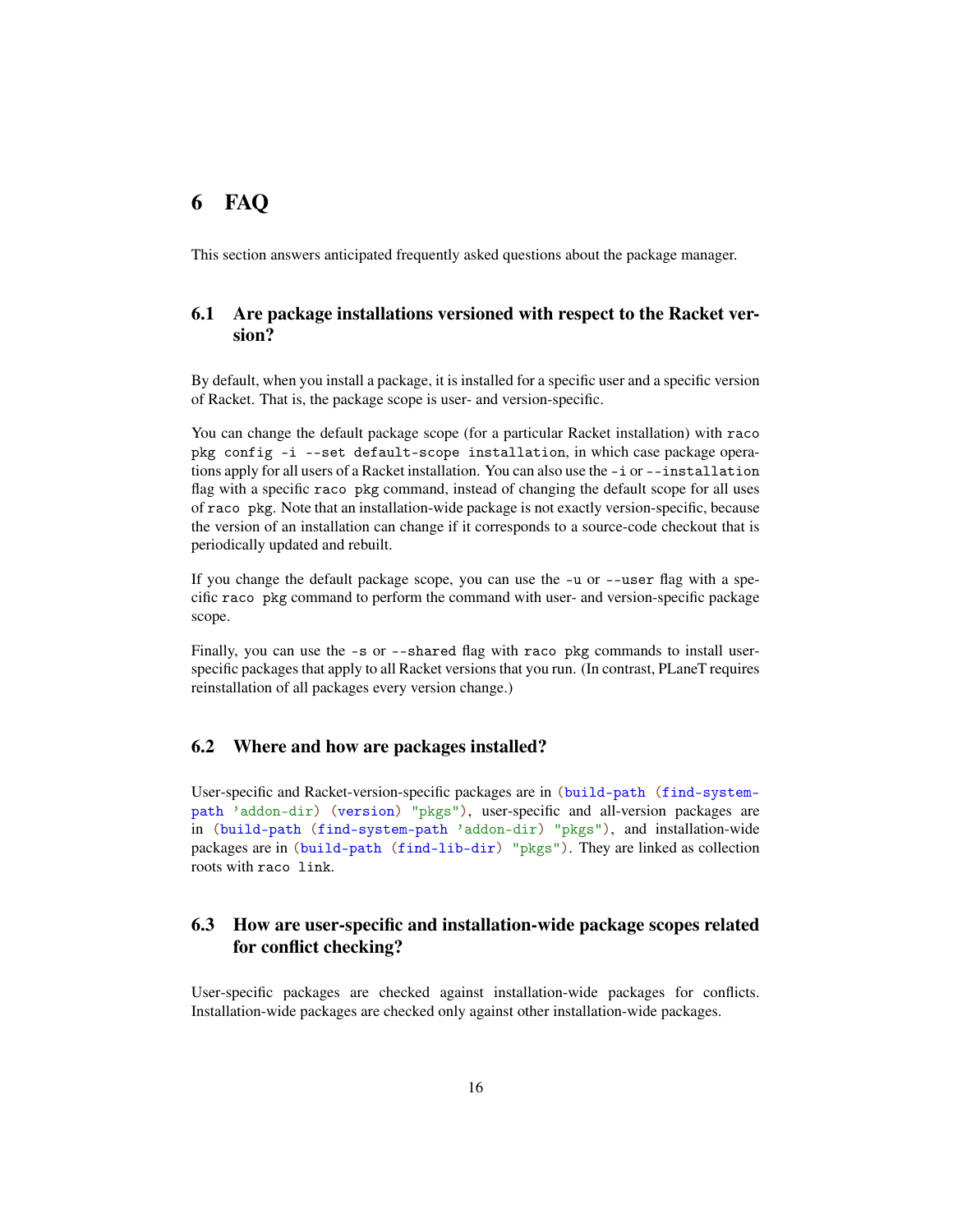Beware that a new installation-wide package can invalidate previous conflict checks for userspecific packages. Similarly, new user-specific but all-version packages can invalidate previous user-specific conflict checks for a different Racket version.

### <span id="page-16-0"></span>6.4 Do I need to change a package's version when I update a package with error fixes, etc.?

If you have new code for a package, then it should have a new checksum. When package updates are searched for, the checksum of the installed package is compared with the checksum of the source, if they are different, then the source is re-installed. This allows code changes to be distributed. You do not need to declare an update a version number, except to allow other package implementors to indicate a dependency on particular features (where a bug fix might be considered a feature, but it is not usually necessary to consider it that way).

### <span id="page-16-1"></span>6.5 How can I specify which version of a package I depend on if its interface has changed and I need an *old* version?

In such a situation, the author of the package has released a backwards incompatible edition of a package. The package manager provides no help to deal with this situation (other than, of course, not installing the "update"). Therefore, package authors should not make backwards incompatible changes to packages. Instead, they should release a new package with a new name. For example, package libgtk might become libgtk2. These packages should be designed to not conflict with each other, as well.

#### <span id="page-16-2"></span>6.6 Why is the package manager so different than PLaneT?

There are two fundamental differences between PLaneT and this package manager.

The first is that PLaneT uses "internal linking" whereas the current package manager uses "external linking." For example, an individual module requires a PLaneT package directly in a require statement:

(require (planet game/tic-tac-toe/data/matrix))

whereas using the package manager, the module would simply require the module of interest:

(require data/matrix)

and would rely on the external system having the tic-tac-toe package installed.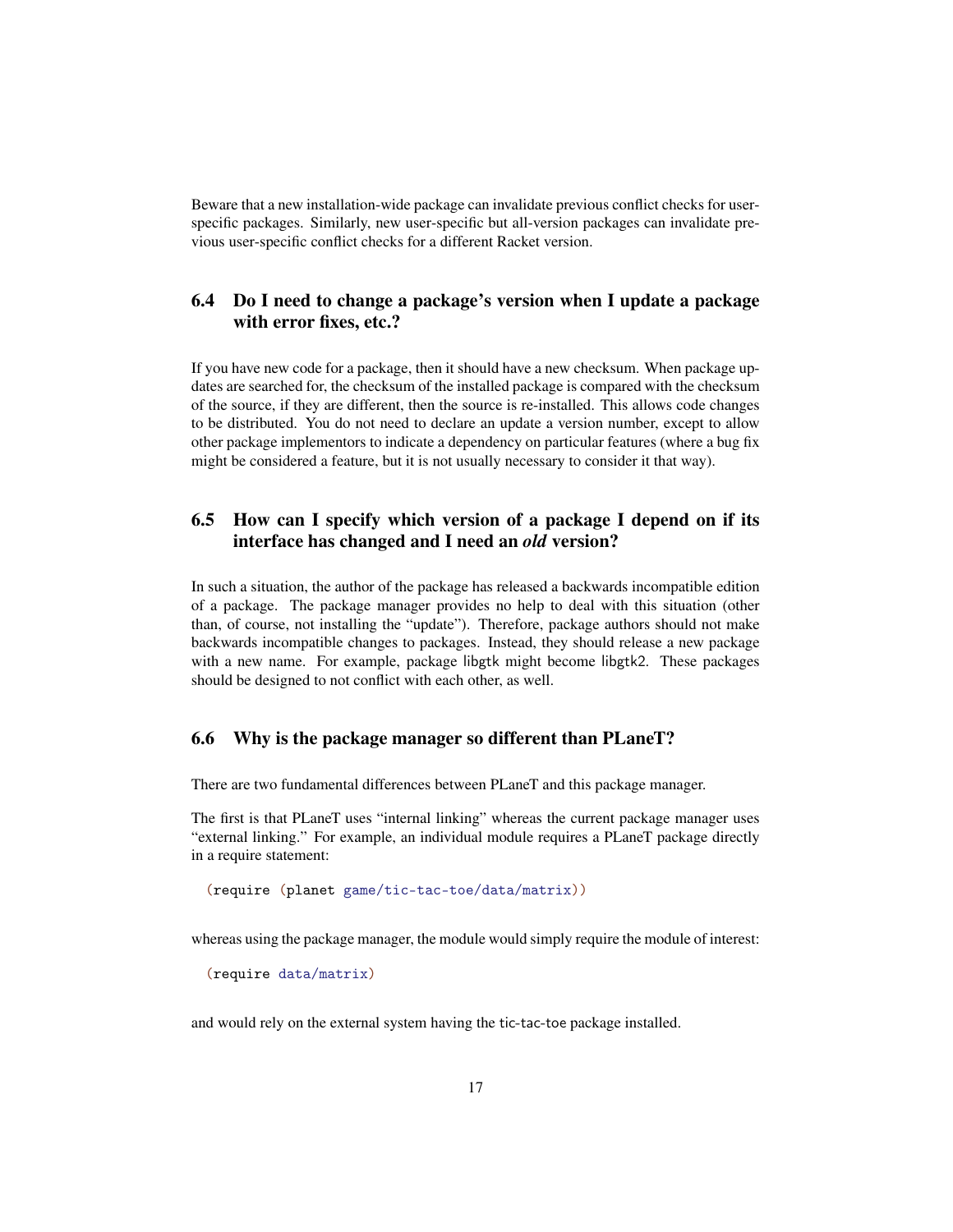This change is good because it makes the origin of modules more flexible—so that code can migrate in and out of the core, packages can easily be split up, combined, or taken over by other authors, etc.

This change is bad because it makes the meaning of your program dependent on the state of the system.

The second major difference is that PLaneT is committed to guaranteeing that packages that never conflict with one another, so that any number of major and minor versions of the same package can be installed and used simultaneously. The package manager does not share this commitment, so package authors and users must be mindful of potential conflicts and plan around them.

This change is good because it is simpler and lowers the burden of maintenance (provided most packages don't conflict.)

The change is bad because users must plan around potential conflicts.

In general, the goal of the package manager is to be a lower-level system, more like the package systems used by operating systems. The goals of PLaneT are not bad, but we believe they are needed infrequently and a system like PLaneT could be more easily built atop the package manager than the reverse.

In particular, our plans to mitigate the downsides of these changes are documented in §7.1 "Short Term".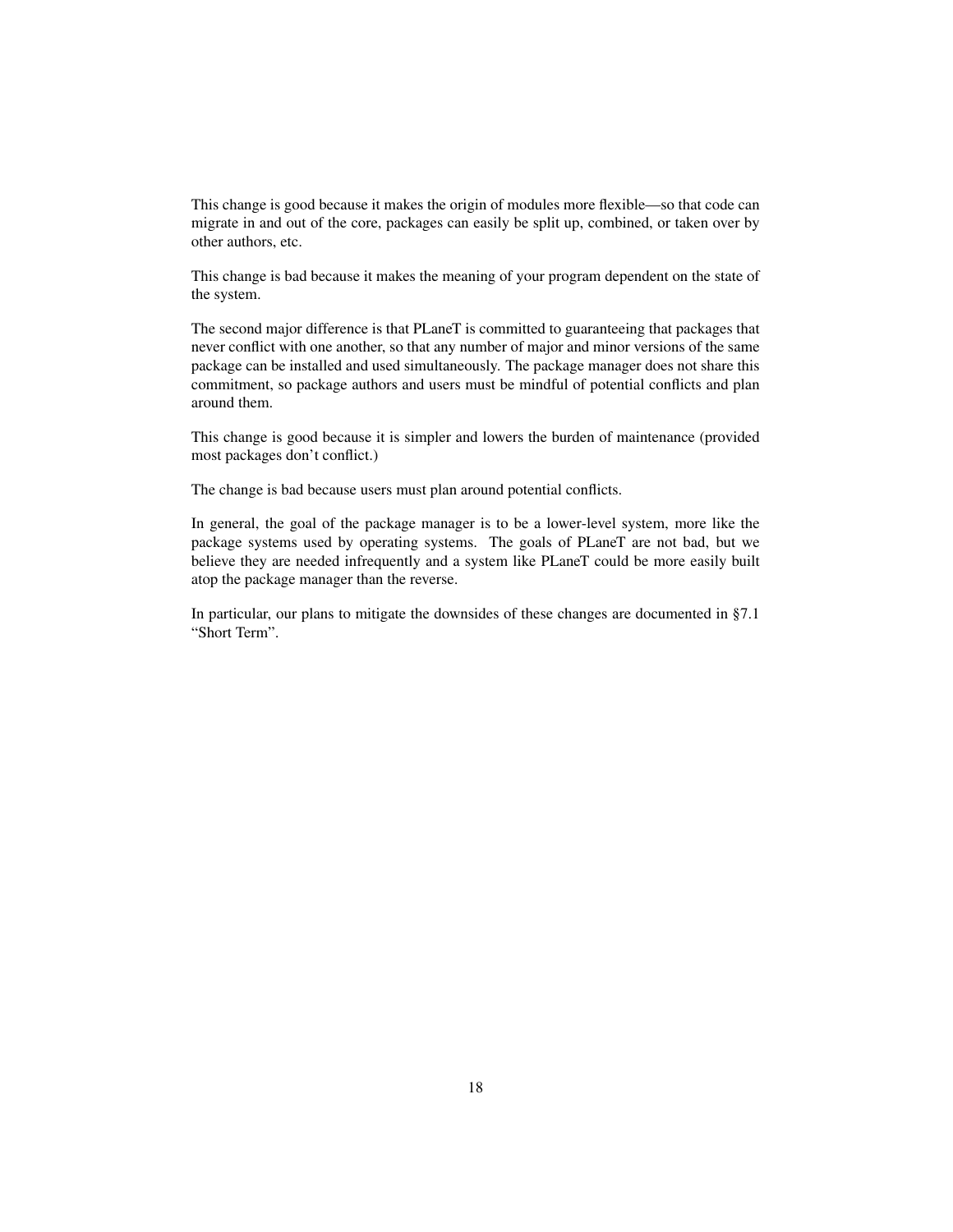### <span id="page-18-0"></span>7 Future Plans

### <span id="page-18-1"></span>7.1 Short Term

This section lists some short term plans for the package manager. These are important, but didn't block its release. The package manager will be considered out of beta when these are completed.

- The official PNR will divide packages into three categories: planet, solar-system, and galaxy. The definitions for these categories are:
	- galaxy No restrictions.
	- solar-system Must not conflict any package in solar-system or planet.
	- planet Must not conflict any package in solar-system or planet. Must have documentation and tests. The author must be responsive about fixing regressions against changes in Racket, etc.

These categories will be curated by PLT.

Our goal is for all packages to be in the solar-system, with the galaxy as a temporary place while the curators work with the authors of conflicting packages to determine how modules should be renamed for unity.

However, before curation is complete, each package will be automatically placed in galaxy or solar-system depending on its conflicts, with preference being given to older packages. (For example, if a new package B conflicts with an old package A, then A will be in solar-system, but B will be in galaxy.) During curation, however, it is not necessarily the case that older packages have preference. (For example, tictac-toe should probably not provide "data/matrix.rkt", but that could be spun off into another package used by both tic-tac-toe and factory-optimize.)

In contrast, the **planet** category will be a special category that authors may apply for. Admission requires a code audit and implies a "stamp of approval" from PLT. In the future, packages in this category will have more benefits, such as automatic regression testing on DrDr, testing during releases, provided binaries, and advertisement during installation.

The PLaneT compatibility packages will also be included in the solar-system category, automatically.

• In order to mitigate the costs of external linking vis a vis the inability to understand code in isolation, we will create a module resolver that searches for providers of modules on the configured package name resolvers. For example, if a module requires "data/matrix.rkt", and it is not available, then the PNR will be consulted to discover what packages provide it. *Only packages in* solar-system *or* planet *will be returned.* (This category restriction ensures that the package to install is unique.)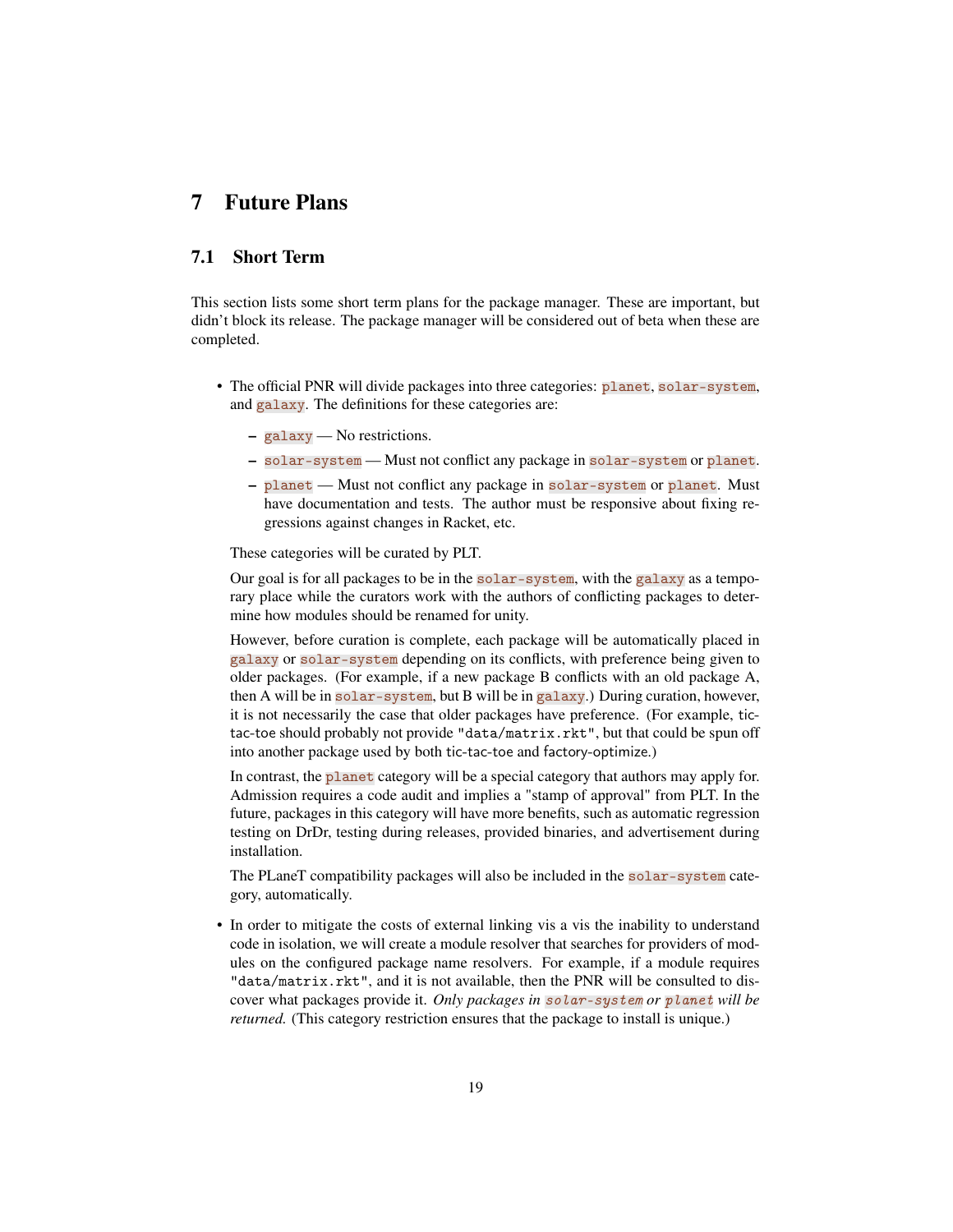Users can configure their systems to then automatically install the package provided is has the appropriate category (i.e., some users may wish to automatically install planet packages but not solar-system packages, while others may not want to install any.)

This feature will be generalized across all package name resolvers, so users could maintain their own category definitions with different policies.

#### <span id="page-19-0"></span>7.2 Long Term

This section lists some long term plans for the package manager. Many of these require a lot of cross-Racket integration.

- The official PNR is bare bones. It could conceivably do a lot more: keep track of more statistics, enable "social" interactions about packages, link to documentation, problem reports, licenses, etc. Some of this is easy and obvious, but the community's needs are unclear.
- It would be nice to encrypt information from the official package name resolver with a public key shipped with Racket, and allow other resolvers to implement a similar security scheme.
- Packages in the planet category should be tested on DrDr. This would require a way to communicate information about how they should be run to DrDr. This is currently done via the "meta/props" script for things in the core. We should generalize this script to a "meta/props.d" directory so that packages can install DrDr metadata to it.
- We hope that this package system will encourage more incremental improvements to pieces of Racket. In particular, it would be wonderful to have a very thorough "data" collection of different data-structures. However, our existing setup for Scribble would force each new data structue to have a different top-level documentation manual, rather than extending the documentation of the existing "data" collection. Similar issues will exist for the "net" and "file" collections. We should design a way to have such "documentation plugins" in Scribble and support similar "plugin" systems elsewhere in the code-base.
- Packages can contain any kinds of files, including bytecode and documentation, which would reduce the time required to install a package (since we must run raco setup). However, packages with these included are painful to maintain and unreliable given users with different versions of Racket installed.

One solution is to have a separate place where such "binary" packages are available. For example, PLT could run a PNR for every Racket version, i.e., "https://binaries.racket-lang.org/5.3.1.4", that would contain the binaries for all the packages in the planet category. Thus, when you install package tic-tac-toe you could also install the binary version from the appropriate PNR.